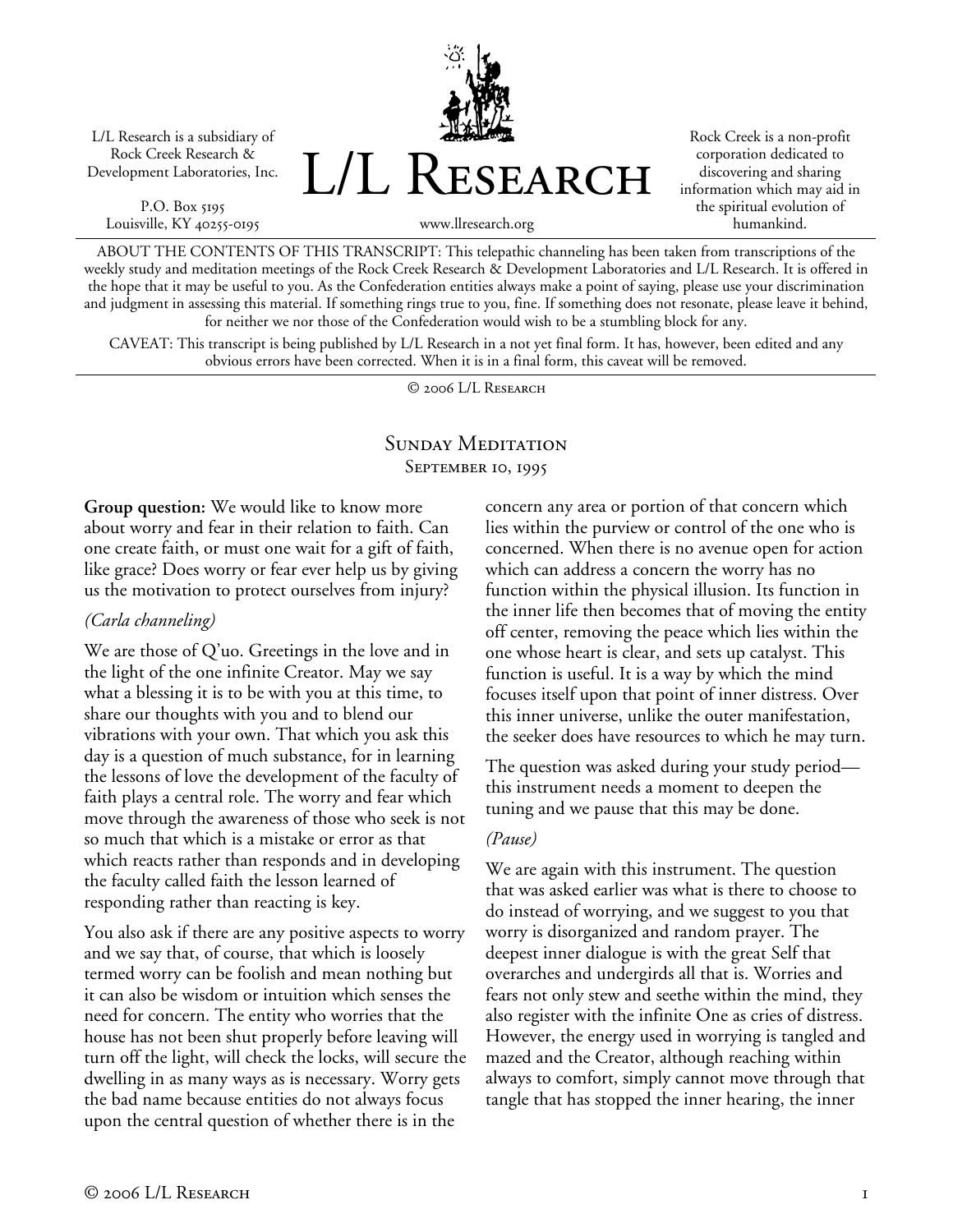vision, the inner sensing, of that peaceful, creative and wise self.

Thusly, when the seeker sees itself in a muddle, worrying and fretting, we suggest that one resource that may aid is the memory, the remembrance of the fact that one who worries may also be one who prays and enters into conversation with the infinite Creator, that greater Self of which each is an ineffable and unique portion.

Now, each knows within the heart that worry founded or unfounded is only effective when there is an option open, something that can be adjusted or controlled. The one thing over which the seeker has constant control is the will, and it is the function of the will to aid in the establishment of a life in faith, for worry may be contractive to faith. So we come to the question of what can be done to increase faith.

Now, the faith, when taken hold of by the seeker, creates an area of control in all situations within this or your illusion, indeed, within any that we know of. How to lay hold upon that natural function? How to encourage it? We have often said that faith, when first chosen as a way of living, is nothing more than a leap into space. Faith creates itself in the mid-air, when the will of the seeker has been surrendered. That first so-called leap of faith is a beginning. It could be nothing more than the conscious decision, the promise to the self, "I will live by faith." This is a good beginning.

The will is invoked by such an affirmation. Each time the seeker subsequently [finds] itself mired in useless and cyclical worry the affirmation may be repeated, "I will live by faith." Sooner or later there comes a moment when the repetition has bred a new and positive habit of mind and in that moment the seeker finds that she has skipped the usual habit of worry and been inspired spontaneously to affirm, "I will live by faith." That moment of peace is as precious as your rare metals and should be stored carefully in a special part of the memory, that memory that lies just behind the surface of things.

Now, the faculty called faith stems from an infinite sureness, a knowledge of self that rests deep within the roots of mind. All that the seeker does when invoking faith is to reach towards the root of mind where that faculty lies waiting to be encouraged to grow. Eventually, faith does become a habit, and during periods of the incarnation when an entity is experiencing those things which are perceived as

pleasant, she may rest and experience the peace which passes understanding. Yet there shall, in the natural cycle of light and dark that is your illusion, be times when there is no comfort. There is no spontaneous feeling of faith. And then it is that the wise seeker is content to live upon the bare memory of those winsome, glad times when the spirit is high and the faith flowed like water. These memories are true and they are as the talisman that protects the entity suffering through change and transformation even though no sense of faith remains.

Faith is indeed a gift in that some entities have a clearer line or connection with their own unconscious mind. Faith is also a built-in, inherent and native portion of the deep mind and thusly it can be developed and pulled up into the conscious existence by one who works to form the habit of turning to faith and faith's ability to give one the opportunity to create that area of control which changes the fear and fret of daily worry into an occasion to invoke faith. Once that feeling has been experienced of the support given by faith, then it becomes more and more natural to turn from the small circle of worry to the upreaching of prayer, intercession, praise and thanksgiving.

Those things which aid in connecting the faith deep within to the conscious mind include first of all the regular meditation, for in the silence of meditation connections from within the deep mind are being made and information is flowing. Also, we suggest the encouragement within the self of praise and thanksgiving for all, large and small, or the ephemeral world that may meet the senses. Prayer, praise and thanksgiving are three resources that add and strengthen the connection to faith.

We feel that this is a good beginning upon this interesting subject and would ask at this time for any questions that you may have. Is there a query at this time?

**R:** This instrument has a new computer. Is there something that the instrument can do to make sure that the computer keeps working, or is there some effect she has on it that we should know about?

We are those of Q'uo. We feel that the instrument and the instrument are compatible. The energy which creates disturbance within sound-producing equipment does not produce the same distortion with the computer. Indeed, the instrument has, shall we say, a beneficial effect upon the computer.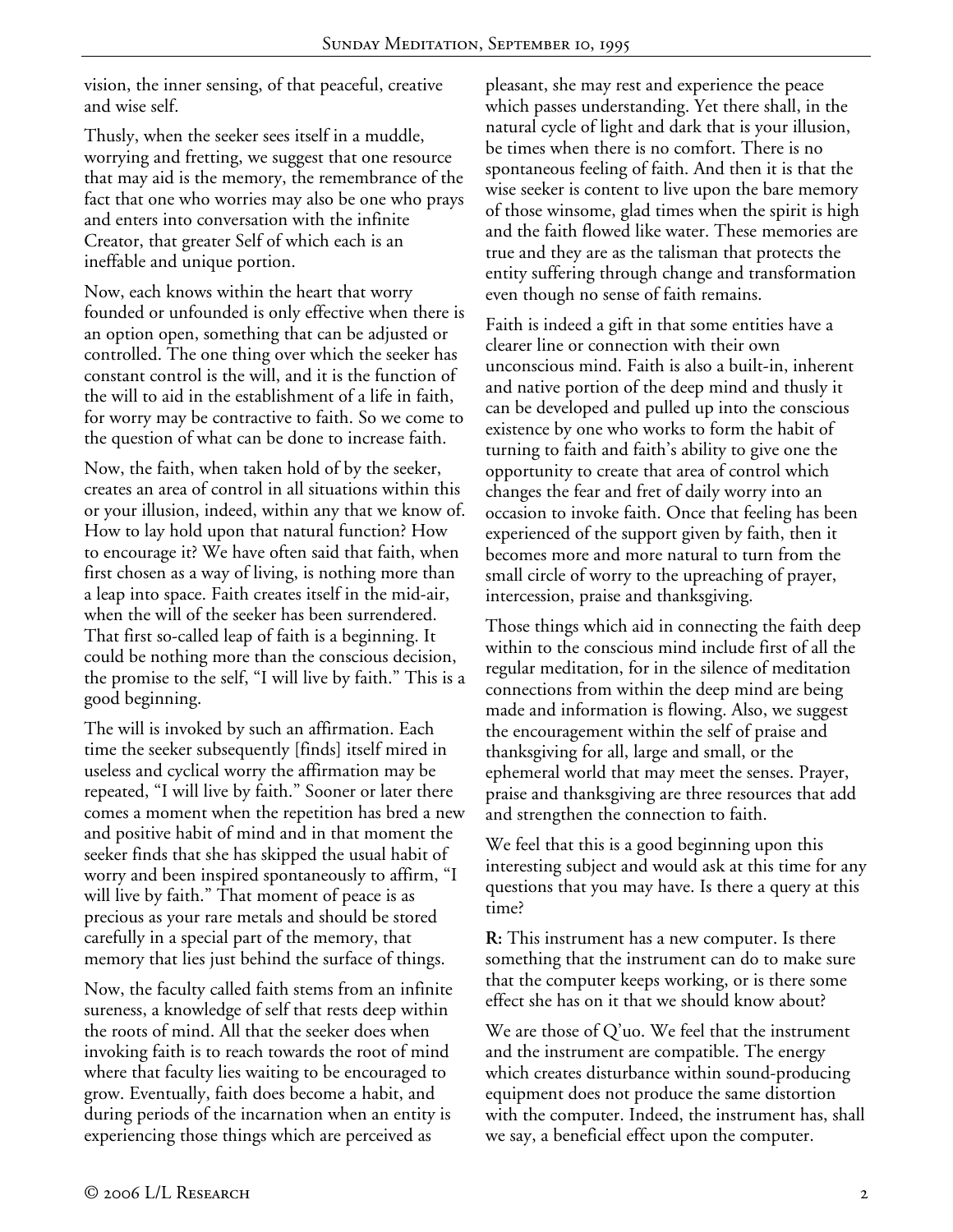### Is there another query?

**R:** To be sure, then, the computer would not have any deleterious effect upon the instrument as far as using hands is concerned?

We are those of Q'uo, and if we grasped your query correctly it is the instrument's choice to martyr the self in some degree that lies prior to any handling of any equipment that requires fine motor motion.

May we respond further, my brother?

**R:** To restate: might the computer emit any harmful energy fields for the instrument, since she is sensitive?

We are those of Q'uo, and we grasp your query now. We do not see a deleterious effect upon the instrument from the electromagnetic field of the computer.

Is there another query?

**P:** Two. First is a personal question. I am having a child and I want to know how the development of this child affects the energy centers of the mother?

We are those of Q'uo. As a woman accepts within the physical body the new physical entity she finds the energies within the self to be moving into harmony with the nascent and developing energies of the child within. This creates, at first, a dimming or lessening throughout the energy centers of the mother as the system adapts to and balances with the incoming entity's energies. Because of the fundamental nature of conception and gestation the mother will often find the red or root ray energy center becoming stronger. During this strengthening it is easy to experience imbalance within that center because of the relative rapidity with which this process affects both child and mother.

So the energies involved in living, breathing, eating, sleeping, those creature comforts, those natural sexual functions, may seem to be very strong but confused or muddied. Likewise the green ray energy center tends to run very hot, shall we say, for the natural faculties within the mother are opened as a flower to the sun by the process of nurturing and creating the life and all that that great opportunity brings with it. The remaining energy centers have a tendency to be dim and not particularly well balanced due to the immense amount of energy which is being devoted on the red ray and green ray levels by the mother.

Therefore, it is helpful in attempting to balance the energy centers to use the visualization of that more balanced and even flow of energy, visualizing this, even speaking of it aloud to the self in affirmative sentences may do much to even out those energies and create more vitality and sense of comfort to the mother.

May we answer you further?

**P:** When do the energy centers of the child develop?

The energy centers of the child are already developed. The energy centers of the physical vehicle are in an inchoate state until the entity decides to come into the physical vehicle. When that melding of spirit and flesh takes place the physical body then takes on the basic energy balances of the entity taking advantage of the incarnational opportunity. As the entity settles into the physical vehicle the physical energy centers are invested with the entity's energies which are as a complex of vibrations expressing the self and its personality. The resulting harmonies of spirit and physical vehicle create the energy centers in the configuration which the child begins the incarnation with.

We may say also that the child whose mother consciously seeks cooperation and balance between her energies and the incoming spirit's energies creates the better atmosphere for the child to be in. The function of the thinking about or brooding about the child to come is that it creates a more and more comfortable pathway for the child as it is welcomed into physical existence.

May we answer further?

**P:** You spoke of the melding of spirit and body. A certain time?

The incoming spirit chooses its unique moment to enter. It may be very early in the pregnancy. It may be almost identical to the moment of birth. Some life paths need to begin with catalyst within the womb and some therefore choose to dwell within that environment and experience suffering. Others may choose to come in early because there is a tremendous attraction between mother and child. And such a child experiences great communion and unconditional love during this time so that an entity begins life perhaps already burdened with sorrow or with unreasoning optimism and joy. These are very individual choices and there is not one selected moment for all but, rather, each chooses for the self.